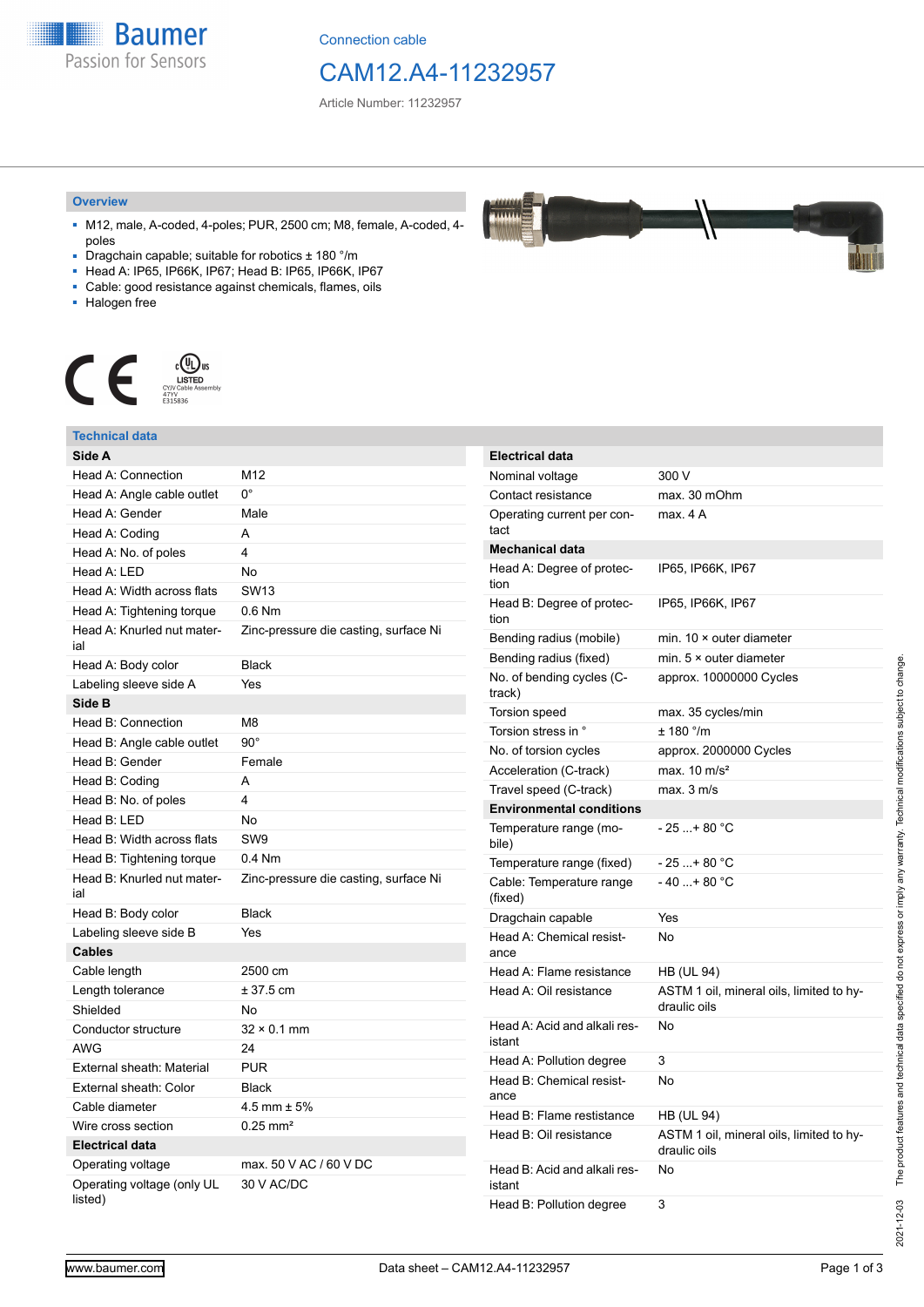

Connection cable

## CAM12.A4-11232957

Article Number: 11232957

#### **Technical data**

**Technical drawing**

**Side A**

#### **Environmental conditions**

Cable: Chemical resistance Good (DIN EN 60811-404)

Cable: Flame resistance Conform UL 1581 §1090 (H); CSA FT2; IEC 60332-2-2

#### **Environmental conditions**

Cable: Silicone-free Yes

Cable: Oil resistance Good (DIN EN 60811-404)

### **Side B**

**Coding**

#### **Technical drawing**





#### **Coding**